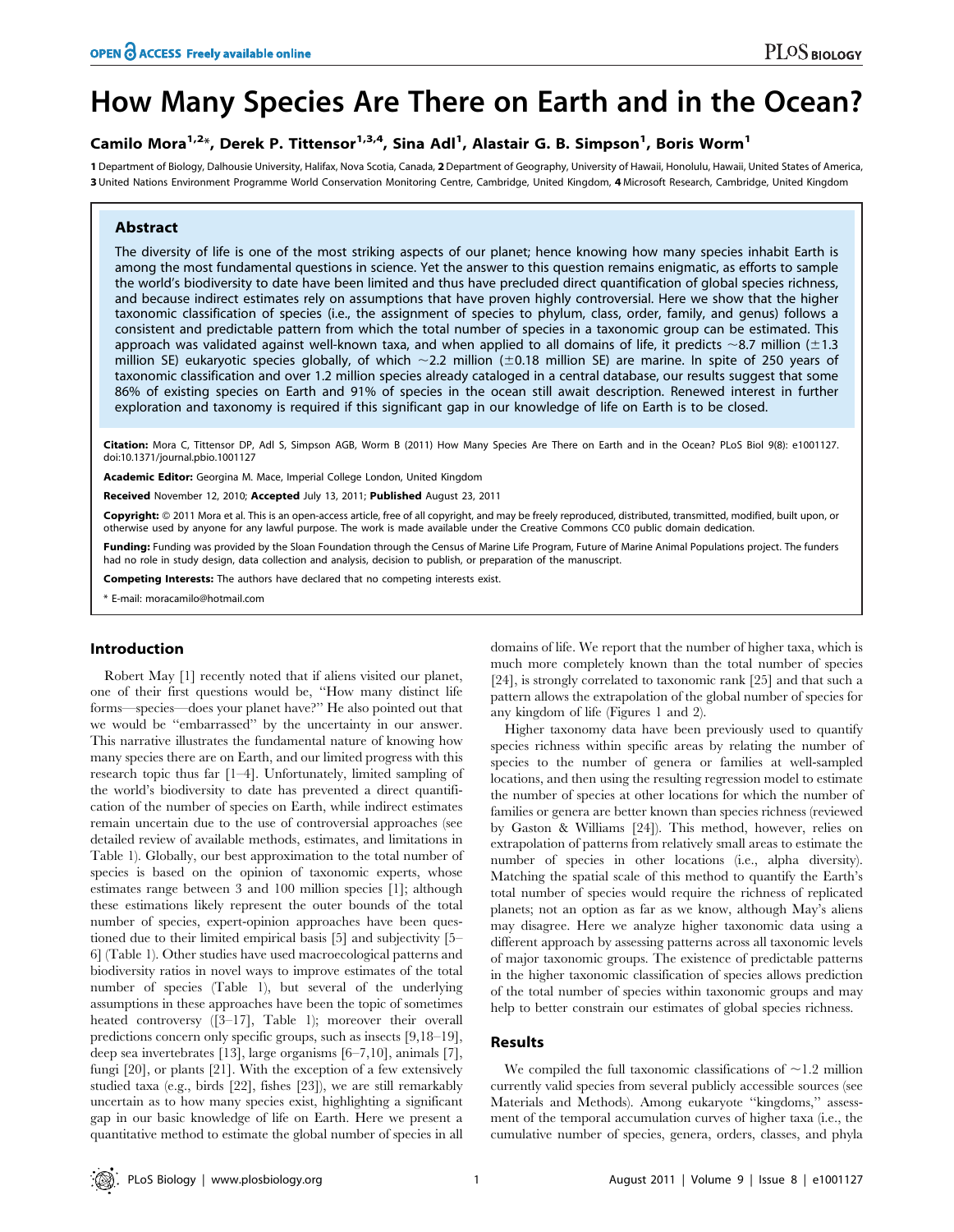#### Author Summary

Knowing the number of species on Earth is one of the most basic yet elusive questions in science. Unfortunately, obtaining an accurate number is constrained by the fact that most species remain to be described and because indirect attempts to answer this question have been highly controversial. Here, we document that the taxonomic classification of species into higher taxonomic groups (from genera to phyla) follows a consistent pattern from which the total number of species in any taxonomic group can be predicted. Assessment of this pattern for all kingdoms of life on Earth predicts  $\sim$ 8.7 million ( $\pm$ 1.3 million SE) species globally, of which  $\sim$  2.2 million ( $\pm$ 0.18 million SE) are marine. Our results suggest that some 86% of the species on Earth, and 91% in the ocean, still await description. Closing this knowledge gap will require a renewed interest in exploration and taxonomy, and a continuing effort to catalogue existing biodiversity data in publicly available databases.

described over time) indicated that higher taxonomic ranks are much more completely described than lower levels, as shown by strongly asymptoting trajectories over time ([24], Figure 1A–1F, Figure S1). However, this is not the case for prokaryotes, where there is little indication of reaching an asymptote at any taxonomic level (Figure S1). For most eukaryotes, in contrast, the rate of discovery of new taxa has slowed along the taxonomic hierarchy, with clear signs of asymptotes for phyla (or ''division'' in botanical nomenclature) on one hand and a steady increase in the number of species on the other (Figure 1A–1F, Figure S1). This prevents direct extrapolation of the number of species from speciesaccumulation curves [22,23] and highlights our current uncertainty regarding estimates of total species richness (Figure 1F). However, the increasing completeness of higher taxonomic ranks could facilitate the estimation of the total number of species, if the former predicts the latter. We evaluated this hypothesis for all kingdoms of life on Earth.

First, we accounted for undiscovered higher taxa by fitting, for each taxonomic level from phylum to genus, asymptotic regression models to the temporal accumulation curves of higher taxa (Figure 1A–1E) and using a formal multimodel averaging framework based on Akaike's Information Criterion [23] to predict the asymptotic number of taxa of each taxonomic level (dotted horizontal line in Figure 1A–11E; see Materials and Methods for details). Secondly, the predicted number of taxa at each taxonomic rank down to genus was regressed against the numerical rank, and the fitted models used to predict the number of species (Figure 1G, Materials and Methods). We applied this approach to 18 taxonomic groups for which the total numbers of species are thought to be relatively well known. We found that this approach yields predictions of species numbers that are consistent with inventory totals for these groups (Figure 2). When applied to all eukaryote kingdoms, our approach predicted  $\sim$ 7.77 million species of animals,  $\sim$ 298,000 species of plants,  $\sim$ 611,000 species of fungi,  $\sim 36,400$  species of protozoa, and  $\sim 27,500$  species of chromists; in total the approach predicted that  $\sim 8.74$  million species of eukaryotes exist on Earth (Table 2). Restricting this approach to marine taxa resulted in a prediction of 2.21 million eukaryote species in the world's oceans (Table 2). We also applied the approach to prokaryotes; unfortunately, the steady pace of description of taxa at all taxonomic ranks precluded the calculation of asymptotes for higher taxa (Figure S1). Thus, we used raw numbers of higher taxa (rather than asymptotic

estimates) for prokaryotes, and as such our estimates represent only lower bounds on the diversity in this group. Our approach predicted a lower bound of  $\sim$ 10,100 species of prokaryotes, of which  $\sim$ 1,320 are marine. It is important to note that for prokaryotes, the species concept tolerates a much higher degree of genetic dissimilarity than in most eukaryotes [26,27]; additionally, due to horizontal gene transfers among phylogenetic clades, species take longer to isolate in prokaryotes than in eukaryotes, and thus the former species are much older than the later [26,27]; as a result the number of described species of prokaryotes is small (only  $\sim$ 10,000 species are currently accepted).

#### Assessment of Possible Limitations

We recognize a number of factors that can influence the interpretation and robustness of the estimates derived from the method described here. These are analyzed below.

Species definitions. An important caveat to the interpretation of our results concerns the definition of species. Different taxonomic communities (e.g., zoologists, botanists, and bacteriologists) use different levels of differentiation to define a species. This implies that the numbers of species for taxa classified according to different conventions are not directly comparable. For example, that prokaryotes add only 0.1% to the total number of known species is not so much a statement about the diversity of prokaryotes as it is a statement about what a species means in this group. Thus, although estimates of the number of species are internally consistent for kingdoms classified under the same conventions, our aggregated predictions for eukaryotes and prokaryotes should be interpreted with that caution in mind.

Changes in higher taxonomy. Increases or decreases in the number of higher taxa will affect the raw data used in our method and thus its estimates of the total number of species. The number of higher taxa can change for several reasons including new discoveries, the lumping or splitting of taxa due to improved phylogenies and switching from phenetic to phylogenetic classifications, and the detection of synonyms. A survey of 2,938 taxonomists with expertise across all major domains of life (response rate 19%, see Materials and Methods) revealed that synonyms are a major problem at the species level, but much less so at higher taxonomic levels. The percentage of taxa names currently believed to be synonyms ranged from  $17.9$  ( $\pm$ 28.7 SD) for species, to 7.38 ( $\pm$ 15.8 SD) for genera, to 5.5 ( $\pm$ 34.0 SD) for families, to 3.72 ( $\pm$ 45.2 SD) for orders, to 1.15 ( $\pm$ 8.37 SD) for classes, to  $0.99 \, (\pm 7.74 \, \text{SD})$  for phyla. These results suggest that by not using the species-level data, our higher-taxon approach is less sensitive to the problem of synonyms. Nevertheless, to assess the extent to which any changes in higher taxonomy will influence our current estimates, we carried out a sensitivity analysis in which the number of species was calculated in response to variations in the number of higher taxa (Figure 3A–3E, Figure S2). This analysis indicates that our current estimates are remarkably robust to changes in higher taxonomy.

Changes in taxonomic effort. Taxonomic effort can be a strong determinant of species discovery rates [21]. Hence the estimated asymptotes from the temporal accumulation curves of higher taxa (dotted horizontal line in Figure 1A–1E) might be driven by a decline in taxonomic effort. We presume, however, that this is not a major factor: while the discovery rate of higher taxa is declining (black dots and red lines in Figure 3F–3J), the rate of description of new species remains relatively constant (grey lines in Figure 3F–3J). This suggests that the asymptotic trends among higher taxonomic levels do not result from a lack of taxonomic effort as there has been at least sufficient effort to describe new species at a constant rate. Secondly, although a majority (79.4%)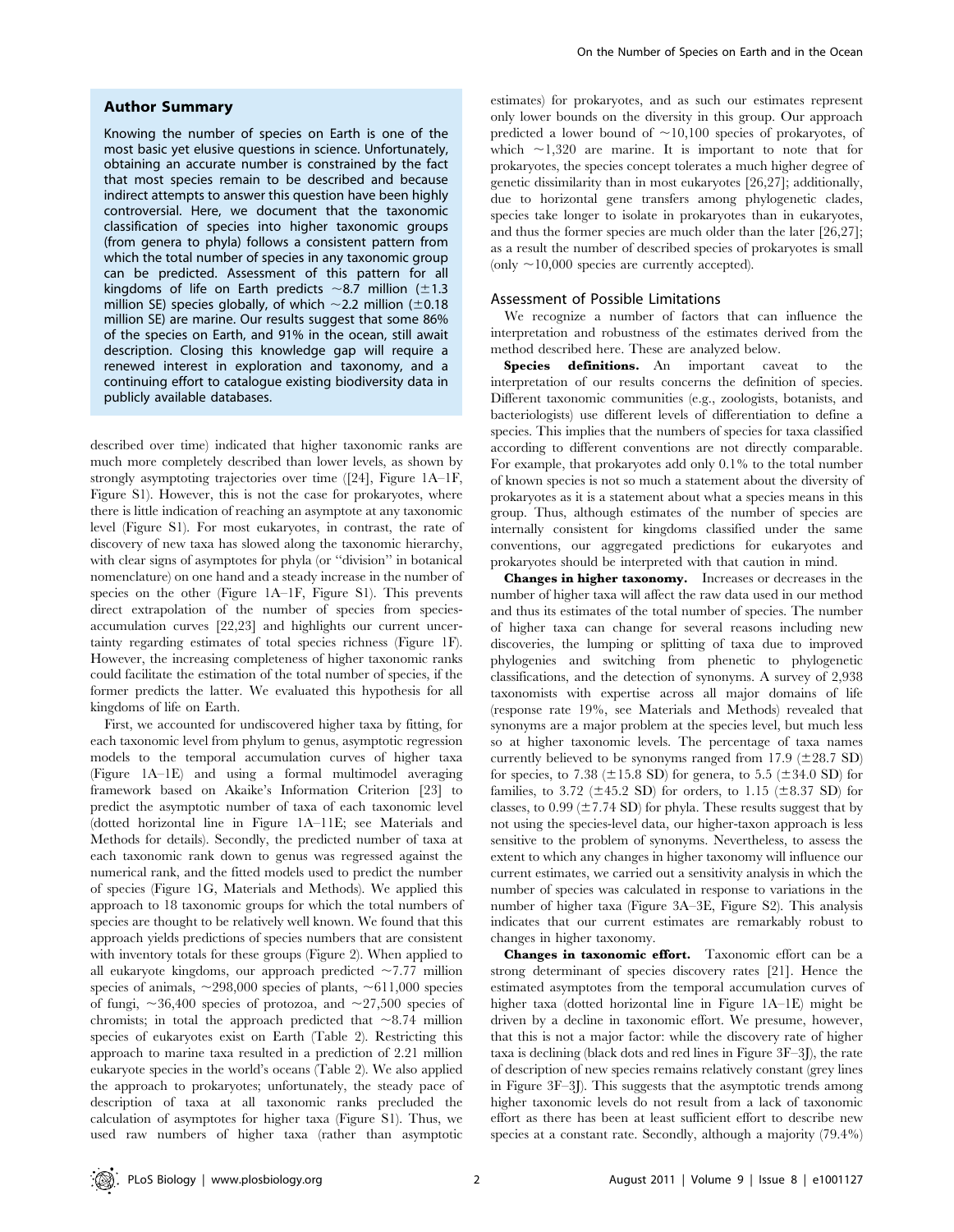Table 1. Available methods for estimating the global number of species and their limitations.

| <b>Case Study</b>                                                                                                                                                                                                                                                                                                                       | <b>Limitations</b>                                                                                                                                                                                                                                                                                                                                                                                                                                                                                                                                                                                                                                                                                                                           |  |  |  |  |  |
|-----------------------------------------------------------------------------------------------------------------------------------------------------------------------------------------------------------------------------------------------------------------------------------------------------------------------------------------|----------------------------------------------------------------------------------------------------------------------------------------------------------------------------------------------------------------------------------------------------------------------------------------------------------------------------------------------------------------------------------------------------------------------------------------------------------------------------------------------------------------------------------------------------------------------------------------------------------------------------------------------------------------------------------------------------------------------------------------------|--|--|--|--|--|
| <b>Macroecological patterns</b>                                                                                                                                                                                                                                                                                                         |                                                                                                                                                                                                                                                                                                                                                                                                                                                                                                                                                                                                                                                                                                                                              |  |  |  |  |  |
| <b>Body size frequency distributions.</b> By extrapolation from the frequency of<br>large to small species, May [7] estimated 10 to 50 million species of animals.                                                                                                                                                                      | May [7] suggested that there was no reason to expect a simple scaling<br>law from large to small species. Further studies confirmed different<br>modes of evolution among small species [4] and inconsistent body<br>frequency distributions among taxa [4].                                                                                                                                                                                                                                                                                                                                                                                                                                                                                 |  |  |  |  |  |
| <b>Latitudinal gradients in species.</b> By extrapolation from the better sampled temperate<br>regions to the tropics, Raven [10] estimated 3 to 5 million species of large organisms.                                                                                                                                                  | May [2] questioned the assumption that temperate regions were better<br>sampled than tropical ones; the approach also assumed consistent<br>diversity gradients across taxa which is not factual [4].                                                                                                                                                                                                                                                                                                                                                                                                                                                                                                                                        |  |  |  |  |  |
| Species-area relationships. By extrapolation from the number of species in deep-sea<br>samples, Grassle & Maciolek [13] estimated that the world's deep seafloor could<br>contain up to 10 million species.                                                                                                                             | Lambshead & Bouchet [12] questioned this estimation by showing that<br>high local diversity in the deep sea does not necessarily reflect high<br>global biodiversity given low species turnover.                                                                                                                                                                                                                                                                                                                                                                                                                                                                                                                                             |  |  |  |  |  |
| <b>Diversity ratios</b>                                                                                                                                                                                                                                                                                                                 |                                                                                                                                                                                                                                                                                                                                                                                                                                                                                                                                                                                                                                                                                                                                              |  |  |  |  |  |
| Ratios between taxa. By assuming a global 6:1 ratio of fungi to vascular<br>plants and that there are $\sim$ 270,000 species of vascular plants,<br>Hawksworth [20] estimated 1.6 million fungi species.                                                                                                                                | Ratio-like approaches have been heavily critiqued because, given known<br>patterns of species turnover, locally estimated ratios between taxa may or<br>may not be consistent at the global scale [3,12] and because at least one<br>group of organisms should be well known at the global scale, which may<br>not always be true [15]. Bouchet [6] elegantly demonstrated the<br>shortcomings of ratio-based approaches by showing how even for a well-<br>inventoried marine region, the ratio of fishes to total multicellular<br>organisms would yield $\sim$ 0.5 million global marine species whereas the<br>ratio of Brachyura to total multicellular organisms in the same sampled<br>region would yield $\sim$ 1.5 million species. |  |  |  |  |  |
| <i>Host-specificity and spatial ratios.</i> Given 50,000 known species of tropical trees<br>and assuming a 5:1 ratio of host beetles to trees, that beetles represent 40% of<br>the canopy arthropods, and that the canopy has twice the species of the ground,<br>Erwin [9] estimated 30 million species of arthropods in the tropics. |                                                                                                                                                                                                                                                                                                                                                                                                                                                                                                                                                                                                                                                                                                                                              |  |  |  |  |  |
| <b>Known to unknown ratios.</b> Hodkinson & Casson [18] estimated that 62.5% of the<br>bug species in a sampled location were unknown; by assuming that 7.5%-10% of<br>the global diversity of insects is bugs, they estimated between 1.84 and 2.57 million<br>species of insects globally.                                            |                                                                                                                                                                                                                                                                                                                                                                                                                                                                                                                                                                                                                                                                                                                                              |  |  |  |  |  |
| <b>Taxonomic patterns</b>                                                                                                                                                                                                                                                                                                               |                                                                                                                                                                                                                                                                                                                                                                                                                                                                                                                                                                                                                                                                                                                                              |  |  |  |  |  |
| Time-species accumulation curves. By extrapolation from the discovery record<br>it was estimated that there are $\sim$ 19,800 species of marine fishes [23] and $\sim$ 11,997<br>birds [22].                                                                                                                                            | This approach is not widely applicable because it requires species<br>accumulation curves to approach asymptotic levels, which is only true for<br>a small number of well-described taxa [22-23].                                                                                                                                                                                                                                                                                                                                                                                                                                                                                                                                            |  |  |  |  |  |
| Authors-species accumulation curves. Modeling the number of authors describing<br>species over time allowed researchers to estimate that the number of flowering<br>plants yet to be discovered is 13% to 18% [21].                                                                                                                     | This is a very recent method and the effect of a number of assumptions<br>remains to be evaluated. One is the extent to which the description of<br>new species is shifting from using taxonomic expertise alone to relying on<br>molecular methods (particularly among small organisms [26]) and the<br>other that not all authors listed on a manuscript are taxonomic experts,<br>particularly in recent times when the number of coauthors per taxa<br>described is increasing [21,38], which could be due to more collaborative<br>research [38] and the acknowledgment of technicians, field assistants,<br>specimen collectors, and so on as coauthors (Philippe Bouchet, personal<br>communication).                                 |  |  |  |  |  |
| Analysis of expert estimations. Estimates of $\sim$ 5 million species of insects [15]<br>and $\sim$ 200,000 marine species [14] were arrived at by compiling opinion-based<br>estimates from taxonomic experts. Robustness in the estimations is assumed<br>from the consistency of responses among different experts.                  | Erwin [5] labeled this approach as "non-scientific" due to a lack of<br>verification. Estimates can vary widely, even those of a single expert [5,6].<br>Bouchet [6] argues that expert estimations are often passed on from one<br>expert to another and therefore a robust estimation could be the "same<br>quess copied again and again".                                                                                                                                                                                                                                                                                                                                                                                                 |  |  |  |  |  |

doi:10.1371/journal.pbio.1001127.t001

of experts that we polled in our taxonomic survey felt that the number of taxonomic experts is decreasing, it was pointed out that other factors are counteracting this trend. These included, among others, more amateur taxonomists and phylogeneticists, new sampling methods and molecular identification tools, increased international collaboration, better access to information, and access to new areas of exploration. Taken together these factors have resulted in a constant rate of description of new species, as evident in our Figure 1, Figure 3F–3J, and Figure S1 and suggest that the observed flattening of the discovery curves of higher taxa is unlikely to be driven by a lack of taxonomic effort.

Completeness of taxonomic inventories. To account for yet-to-be-discovered higher taxa, our approach fitted asymptotic regression models to the temporal accumulation curve of higher taxa. A critical question is how the completeness of such curves will affect the asymptotic prediction. To address this, we performed a sensitivity analysis in which the asymptotic number of taxa was calculated for accumulation curves with different levels of completeness. The results of this test indicated that the asymptotic regression models used here would underestimate the number of predicted taxa when very incomplete inventories are used (Figure 3K–3O). This underestimation in the number of higher taxa will lower our prediction on the number of species through our higher taxon approach, which suggests that our species estimates are conservative, particularly for poorly sampled taxa. We reason that underestimation for this reason is severe for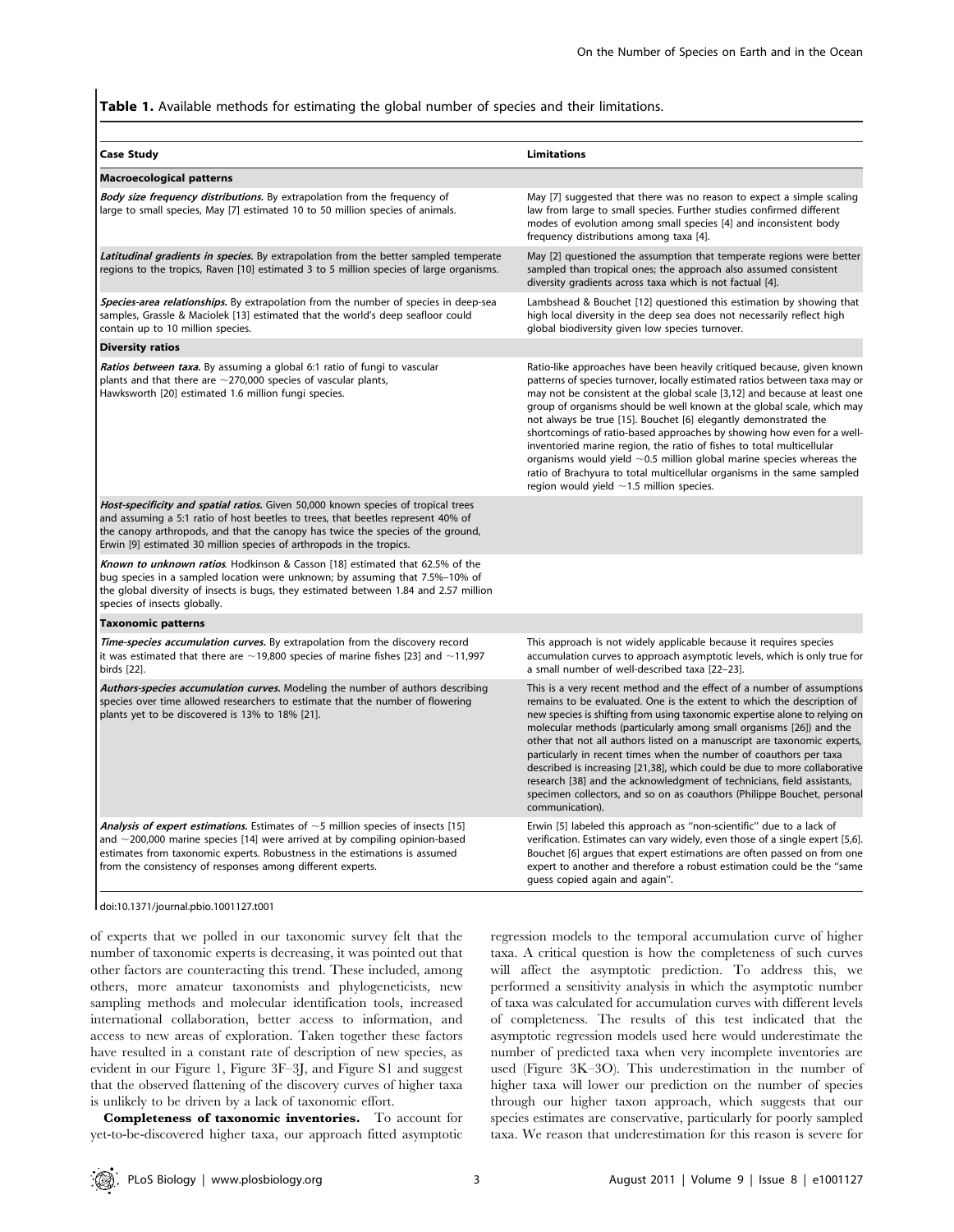

Figure 1. Predicting the global number of species in Animalia from their higher taxonomy. (A-F) The temporal accumulation of taxa (black lines) and the frequency of the multimodel fits to all starting years selected (graded colors). The horizontal dashed lines indicate the consensus asymptotic number of taxa, and the horizontal grey area its consensus standard error. (G) Relationship between the consensus asymptotic number of higher taxa and the numerical hierarchy of each taxonomic rank. Black circles represent the consensus asymptotes, green circles the cataloged number of taxa, and the box at the species level indicates the 95% confidence interval around the predicted number of species (see Materials and Methods).

doi:10.1371/journal.pbio.1001127.g001

prokaryotes due to the ongoing discovery of higher taxa (Figure S1) but likely modest among most eukaryotes because the rate of discovery of higher taxa is rapidly declining (Figure 1A–3E, Figure S1, Figure 3F–3J).

Since higher taxonomic levels are described more completely (Figure 1A–1E), the resulting error from incomplete inventories should decrease while rising in the taxonomic hierarchy. Recalculating the number of species while omitting all data from genera yielded new estimates that were mostly within the intervals of our original estimates (Figure S3). However, Chromista (on Earth and in the ocean) and Fungi (in the ocean) were exceptions, having inflated predictions without the genera data (Figure S3). This inflation in the predicted number of species without genera data highlights the high incompleteness of at least the genera data in those three cases. In fact, Adl et al. [28] surveying expert opinions reported that the number of described species of chromista could be in the order of 140,000 species, which is nearly 10 times the number of species currently catalogued in the databases used here (Table 1). These results suggest that our estimates for chromista and fungi (in the ocean) need to be considered with caution due to the incomplete nature of their data.

Subjectivity in the Linnaean system of classification. Different ideas about the correct classification of species into a taxonomic hierarchy may distort the shape of the relationships we describe here. However, an assessment of the taxonomic hierarchy shows a consistent pattern; we found that at any taxonomic rank, the diversity of subordinate taxa is concentrated within a few groups with a long tail of low-diversity groups (Figure 3P–3T). Although we cannot refute the possibility of arbitrary decisions in

the classification of some taxa, the consistent patterns in Figure 3P– 3T shows that these decisions do not obscure the robust underlying relationship between taxonomic levels. The mechanism for the exponential relationships between nested taxonomic levels is uncertain, but in the case of taxa classified phylogenetically, it may reflect patterns of diversification likely characterized by radiations within few clades and little cladogenesis in most others [29]. We would like to caution that the database we used here for protistan eukaryotes (mostly in Protozoa and Chromista in this work) combines elements of various classification schemes from different ages—in fact the very division of these organisms into ''Protozoa'' and ''Chromista'' kingdoms is non-phylogenetic and not widely followed among protistologists [28]. It would be valuable to revisit the estimate species for protistan eukaryotes once their global catalogue of species can be organized into a valid and stable higher taxonomy (and their catalog of described species is more complete—see above).

# Discussion

Knowing the total number of species has been a question of great interest motivated in part by our collective curiosity about the diversity of life on Earth and in part by the need to provide a reference point for current and future losses of biodiversity. Unfortunately, incomplete sampling of the world's biodiversity combined with a lack of robust extrapolation approaches has yielded highly uncertain and controversial estimates of how many species there are on Earth. In this paper, we describe a new approach whose validation against existing inventories and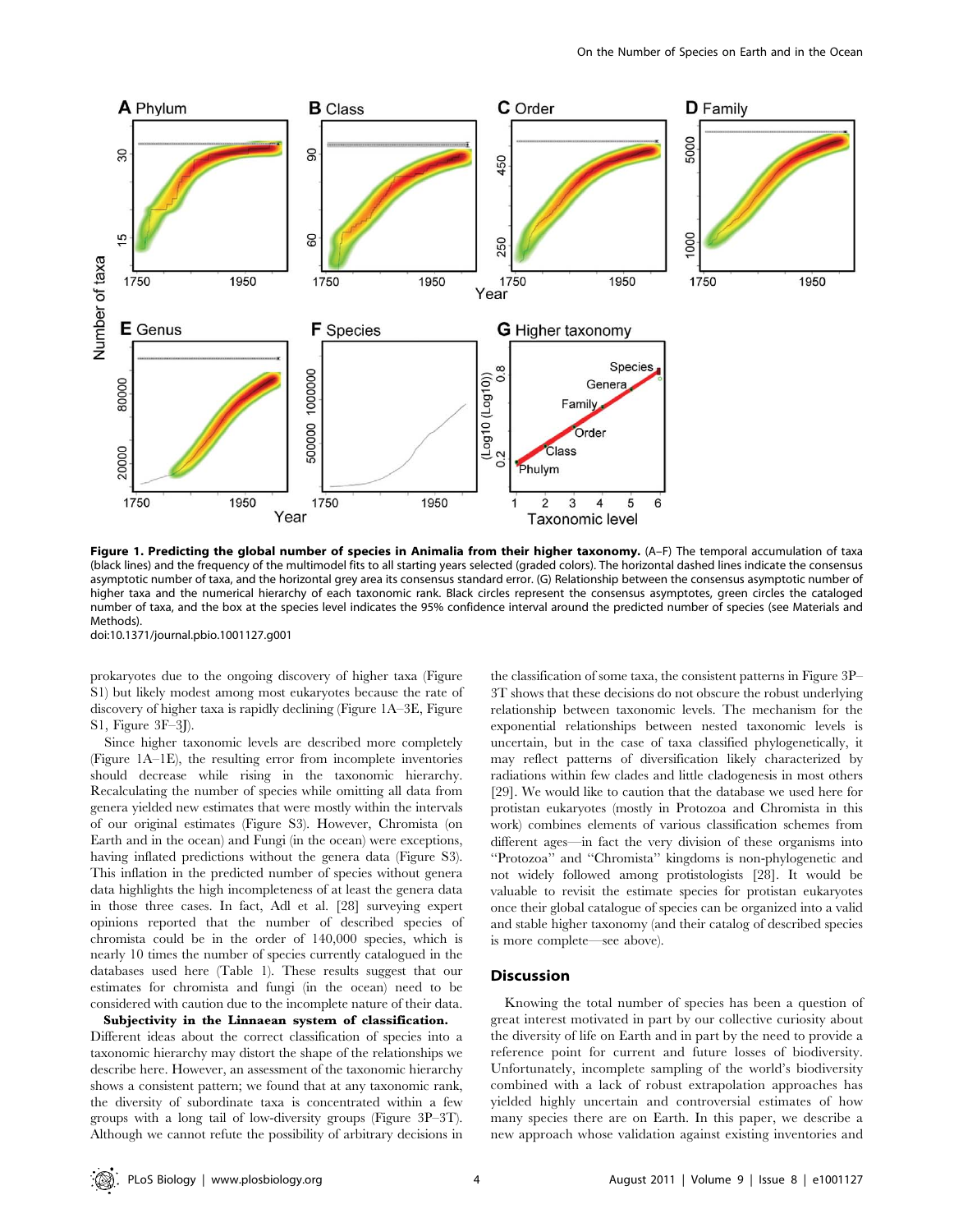

Figure 2. Validating the higher taxon approach. We compared the number of species estimated from the higher taxon approach implemented here to the known number of species in relatively wellstudied taxonomic groups as derived from published sources [37]. We also used estimations from multimodel averaging from species accumulation curves for taxa with near-complete inventories. Vertical lines indicate the range of variation in the number of species from different sources. The dotted line indicates the 1:1 ratio. Note that published species numbers (y-axis values) are mostly derived from expert approximations for well-known groups; hence there is a possibility that those estimates are subject to biases arising from synonyms.

doi:10.1371/journal.pbio.1001127.g002

explicit statistical nature adds greater robustness to the estimation of the number of species of given taxa. In general, the approach was reasonably robust to various caveats, and we hope that future improvements in data quality will further

diminish problems with synonyms and incompleteness of data, and lead to even better (and likely higher) estimates of global species richness.

Our current estimate of  $\sim$ 8.7 million species narrows the range of 3 to 100 million species suggested by taxonomic experts [1] and it suggests that after 250 years of taxonomic classification only a small fraction of species on Earth  $(214%)$  and in the ocean  $(\sim9\%)$  have been indexed in a central database (Table 2). Closing this knowledge gap may still take a lot longer. Considering current rates of description of eukaryote species in the last 20 years (i.e., 6.200 species per year;  $\pm 811$  SD; Figure 3F–3I), the average number of new species described per taxonomist's career (i.e., 24.8 species, [30]) and the estimated average cost to describe animal species (i.e., US\$48,500 per species [30]) and assuming that these values remain constant and are general among taxonomic groups, describing Earth's remaining species may take as long as 1,200 years and would require 303,000 taxonomists at an approximated cost of US\$364 billion. With extinction rates now exceeding natural background rates by a factor of 100 to 1,000 [31], our results also suggest that this slow advance in the description of species will lead to species becoming extinct before knowing they even existed. High rates of biodiversity loss provide an urgent incentive to increase our knowledge of Earth's remaining species.

Previous studies have indicated that current catalogs of species are biased towards conspicuous species with large geographical ranges, body sizes, and abundances [4,32]. This suggests that the bulk of species that remain to be discovered are likely to be small-ranged and perhaps concentrated in hotspots and less explored areas such as the deep sea and soil; although their small body-size and cryptic nature suggest that many could be found literally in our own ''backyards'' (after Hawksworth and Rossman [33]). Though remarkable efforts and progress have been made, a further closing of this knowledge gap will require a renewed interest in exploration and taxonomy by both researchers and funding agencies, and a continuing effort to catalogue existing biodiversity data in publicly available databases.

Table 2. Currently cataloged and predicted total number of species on Earth and in the ocean.

| <b>Species</b>     | Earth      |                  |           | Ocean        |                  |             |
|--------------------|------------|------------------|-----------|--------------|------------------|-------------|
|                    | Catalogued | <b>Predicted</b> | $±$ SE    | Catalogued   | <b>Predicted</b> | $±$ SE      |
| <b>Eukaryotes</b>  |            |                  |           |              |                  |             |
| Animalia           | 953,434    | 7,770,000        | 958,000   | 171,082      | 2,150,000        | 145,000     |
| Chromista          | 13,033     | 27,500           | 30,500    | 4,859        | 7,400            | 9,640       |
| Fungi              | 43,271     | 611,000          | 297,000   | 1,097        | 5,320            | 11,100      |
| Plantae            | 215,644    | 298,000          | 8,200     | 8,600        | 16,600           | 9,130       |
| Protozoa           | 8,118      | 36,400           | 6,690     | 8,118        | 36,400           | 6,690       |
| Total              | 1,233,500  | 8,740,000        | 1,300,000 | 193,756      | 2,210,000        | 182,000     |
| Prokaryotes        |            |                  |           |              |                  |             |
| Archaea            | 502        | 455              | 160       | $\mathbf{1}$ | 1                | $\mathbf 0$ |
| Bacteria           | 10,358     | 9,680            | 3,470     | 652          | 1,320            | 436         |
| Total              | 10,860     | 10,100           | 3,630     | 653          | 1,320            | 436         |
| <b>Grand Total</b> | 1,244,360  | 8,750,000        | 1,300,000 | 194,409      | 2,210,000        | 182,000     |

Predictions for prokaryotes represent a lower bound because they do not consider undescribed higher taxa. For protozoa, the ocean database was substantially more complete than the database for the entire Earth so we only used the former to estimate the total number of species in this taxon. All predictions were rounded to three significant digits.

doi:10.1371/journal.pbio.1001127.t002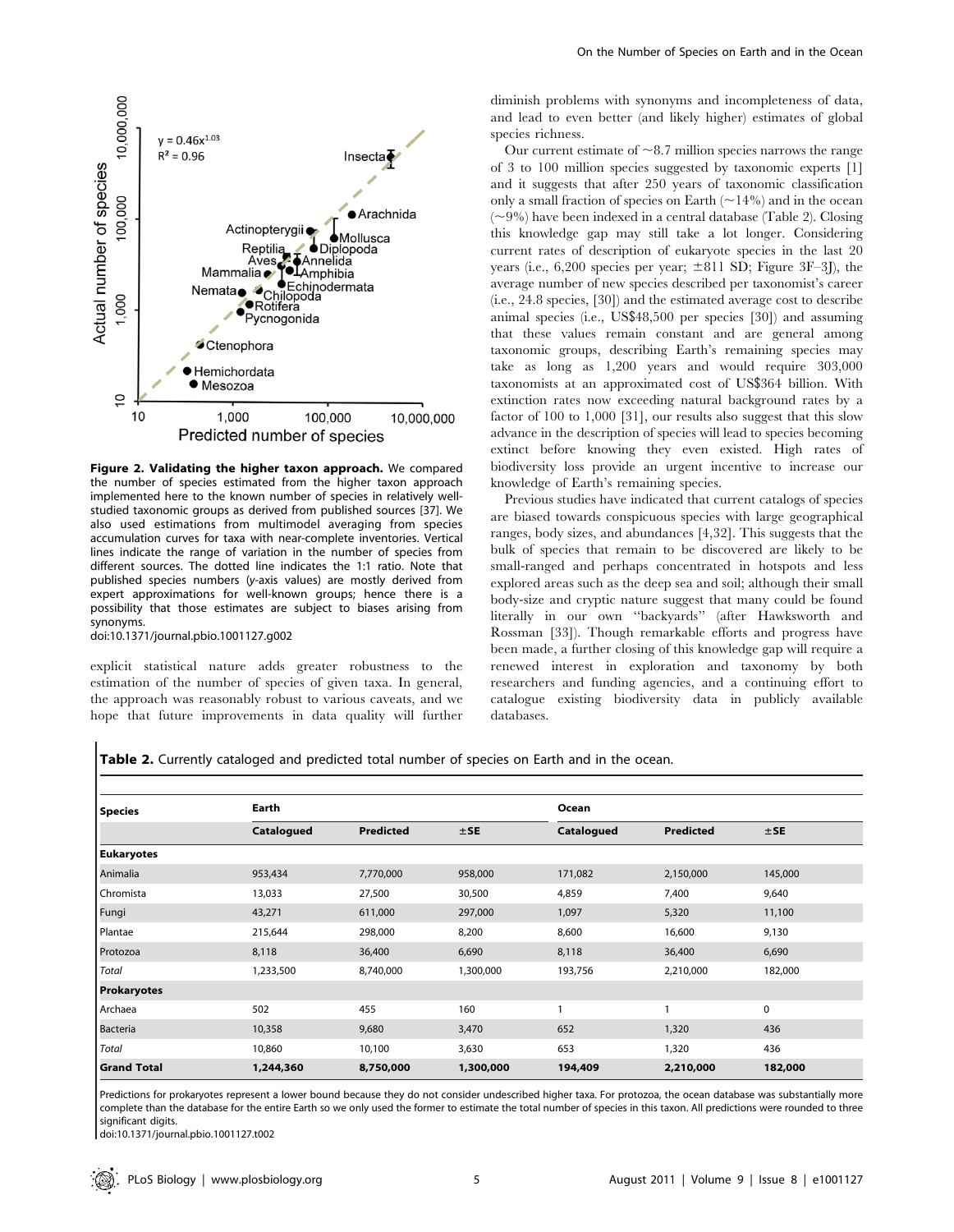

Figure 3. Assessment of factors affecting the higher taxon approach. (A-E) To test the effects of changes in higher taxonomy, we performed a sensitivity analysis in which the number of species was calculated after altering the number of higher taxa. We used Animalia as a test case. For each taxonomic level, we added or removed a random proportion of taxa from 10% to 100% of the current number of taxa and recalculated the number of species using our method. The test was repeated 1,000 times and the average and 95% confidence limits of the simulations are shown as points and dark areas, respectively. Light gray lines and boxes indicate the currently estimated number of species and its 95% prediction interval, respectively. Our current estimation of the number of species appear robust to changes in higher taxonomy as in most cases changes in higher taxonomy led to estimations that remained within the current estimated number of species. The results for changes in all possible combinations of taxonomic levels are shown in Figure S2. (F–J) The yearly ratio of new higher taxa in Animalia (black points and red line) and the yearly number of new species (grey line); this reflects the fraction of newly described species that also represent new higher taxa. The contrasting patterns in the description of new species and new higher taxa suggest that taxonomic effort is probably not driving observed flattening of accumulation curves in higher taxonomic levels as there is at least sufficient effort to maintain a constant description of new species. (K–O) Sensitivity analysis on the completeness of taxonomic inventories. To assess the extent to which incomplete inventories affect the predicted consensus asymptotic values obtained from the temporal accumulation of taxa, we performed a sensitivity analysis in which the consensus asymptotic number of taxa was calculated from curves at different levels of completeness. We used the accumulation curves at the genus level for major groups of vertebrates, given the relative completeness of these data (i.e., reaching an asymptote). Vertical lines indicate the consensus standard error. (P–T) Frequency distribution of the number of subordinate taxa at different taxonomic levels. For display purposes we present only the data for Animalia; lines and test statistics are from a regression model fitted with a power function. doi:10.1371/journal.pbio.1001127.g003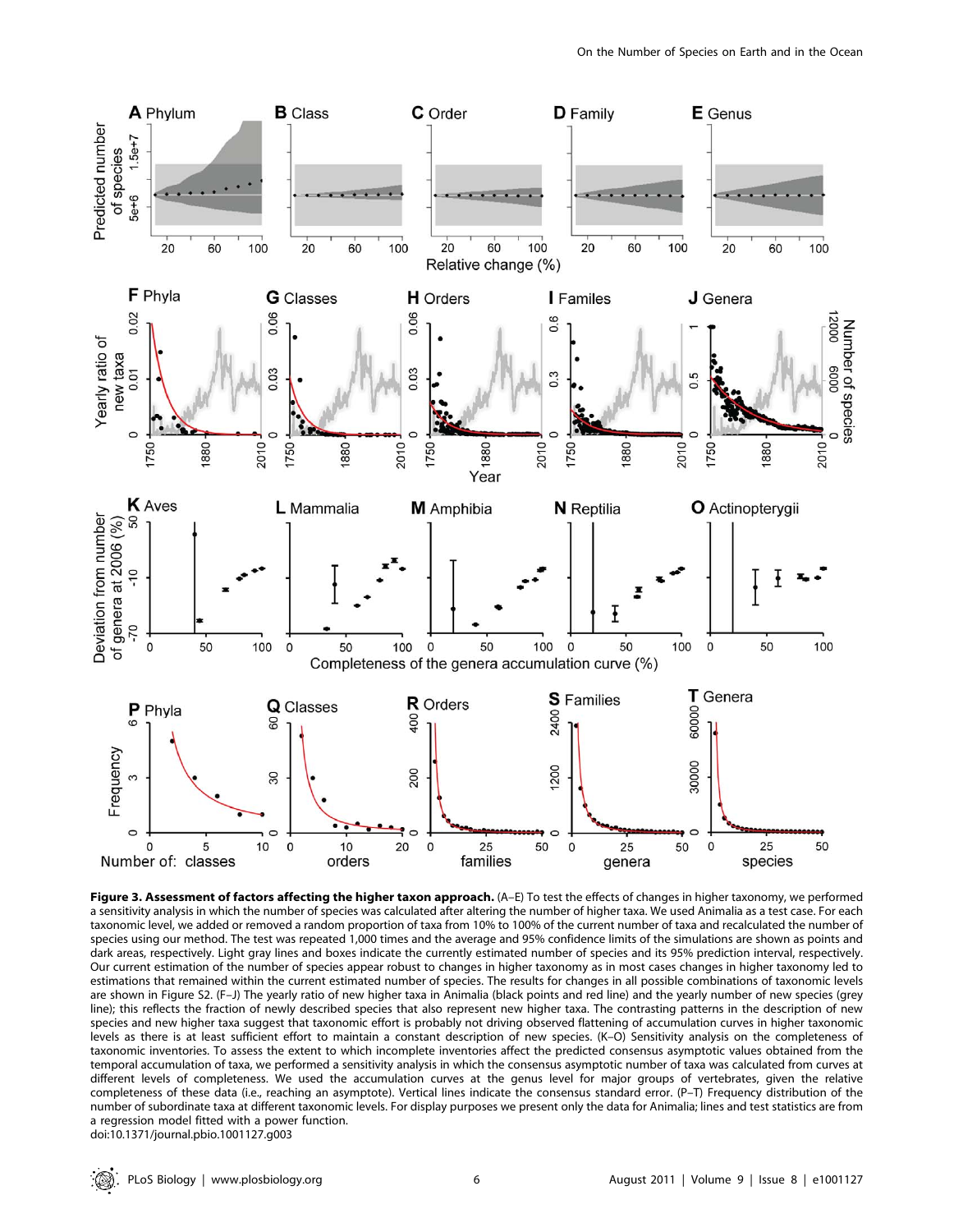### Materials and Methods

#### Databases

Calculations of the number of species on Earth were based on the classification of currently valid species from the Catalog of Life (www.sp2000.org, [34]) and the estimations for species in the ocean were based on The World's Register of Marine Species (www.marinespecies.org, [35]). The latter database is largely contained within the former. These databases were screened for inconsistencies in the higher taxonomy including homonyms and the classification of taxa into multiple clades (e.g., ensuring that all diatom taxa were assigned to ''chromista'' and not to ''plants''). The Earth's prokaryotes were analyzed independently using the most recent classification available in the List of Prokaryotic Names with Standing in Nomenclature database (http://www. bacterio.cict.fr). Additional information on the year of description of taxa was obtained from the Global Names Index database (http://www.globalnames.org). We only used data to 2006 to prevent artificial flattening of accumulation curves due to recent discoveries and descriptions not yet being entered into databases.

#### Statistical Analysis

To account for higher taxa yet to be discovered, we used the following approach. First, for each taxonomic rank from phylum to genus, we fitted six asymptotic parametric regression models (i.e., negative exponential, asymptotic, Michaelis-Menten, rational, Chapman-Richards, and modified Weibull [23]) to the temporal accumulation curve of higher taxa (Figure 1A–1E) and used multimodel averaging based on the small-sample size corrected version of Akaike's Information Criteria  $(AIC<sub>c</sub>)$  to predict the asymptotic number of taxa (dotted horizontal line in Figure 1A– 1E) [23]. Ideally data should be modeled using only the decelerating part of the accumulation curve [22–23], however, frequently there was no obvious breakpoint at which accumulation curves switched from an increasing to a decelerating rate of discovery (Figure 1A–1E). Therefore, we fitted models to data starting at all possible years from 1758 onwards (data before 1758 were added as an intercept to prevent a spike due to Linnaeus) and selected the model predictions if at least 10 years of data were available and if five of the six asymptotic models converged to the subset data. Then, the estimated multimodel asymptotes and standard errors for each selected year were used to estimate a consensus asymptote and its standard error. In this approach, the multimodel asymptotes for all cut-off years selected and their standard errors are weighted proportionally to their standard error, thus ensuring that the uncertainty both within and among predictions were incorporated [36].

To estimate the number of species in a taxonomic group from its higher taxonomy, we used Least Squares Regression models to relate the consensus asymptotic number of higher taxa against their numerical rank, and then used the resulting regression model to extrapolate to the species level (Figure 1G). Since data are not strictly independent across hierarchically organized taxa, we also used models based on Generalized Least Squares assuming

# References

- 1. May R (2010) Tropical arthropod species, more or less? Science 329: 41–42.
- 2. May RM (1992) How many species inhabit the earth? Sci Amer 10: 18–24.
- 3. Storks N (1993) How many species are there? Biodiv Conserv 2: 215–232.
- 4. Gaston K, Blackburn T (2000) Pattern and process in macroecology. Blackwell Science Ltd.
- 5. Erwin TL (1991) How many species are there? Revisited. Conserv Biol 5: 1–4.
- 6. Bouchet P (2006) The magnitude of marine biodiversity. In: Duarte CM, ed. The exploration of marine biodiversity: scientific and technological challenges. pp 31–62.
- 7. May RM (1988) How many species are there on earth? Science 241: 1441–1449.

autocorrelated regression errors. Both types of models were run with and without the inverse of the consensus estimate variances as weights to account for differences in certainty in the asymptotic number of higher taxa. We evaluated the fit of exponential, power, and hyperexponential functions to the data and obtained a prediction of the number of species by multimodel averaging based on  $AIC_c$  of the best type of function. The hyperexponential function was chosen for kingdoms whereas the exponential function for the smaller groups was used in the validation analysis (see comparison of fits in Figure S4).

#### Survey of Taxonomists

We contacted 4,771 taxonomy experts with electronic mail addresses as listed in the World Taxonomist Database (www.eti.uva. nl/tools/wtd.php); 1,833 were faulty e-mails, hence about 2,938 experts received our request, of which 548 responded to our survey (response rate of 18.7%). Respondents were asked to identify their taxon of expertise, and to comment on what percentage of currently valid names could be synonyms at taxonomic levels from species to kingdom. We also polled taxonomists about whether the taxonomic effort (measured as numbers of professional taxonomists) in their area of expertise in recent times was increasing, decreasing, or stable.

#### Supporting Information

Figure S1 Completeness of the higher taxonomy of kingdoms of life on Earth.

(DOC)

Figure S2 Sensitivity analysis due to changes in higher taxonomy. (DOC)

Figure S3 Assessing the effects of data incompleteness. (DOC)

Figure S4 Comparison of the fits of the hyperexponential, exponential, and power functions to the relationship between the number of higher taxa and their numerical rank. (DOC)

#### Acknowledgments

We thank David Stang, Ward Appeltans, the Catalog of Life, the World Register of Marine Species, the List of Prokaryotic Names with Standing Nomenclature, the Global Names Index databases, the World Taxonomist Database, and all their constituent databases and uncountable contributors for making their data freely available. We also thank the numerous respondents to our taxonomic survey for sharing their insights. Finally, we are indebted to Stuart Pimm, Andrew Solow, and Catherine Muir for helpful and constructive comments on the manuscript and to Philippe Bouchet, Frederick Grassle, and Terry Erwin for valuable discussion.

### Author Contributions

Conceived and designed the experiments: CM DPT BW. Analyzed the data: CM DPT. Wrote the paper: CM DPT SA AGBS BW. Reviewed higher taxonomy: CM SA AGBS.

- 8. Thomas CD (1990) Fewer species. Nature 347: 237.
- 9. Erwin TL (1982) Tropical forests: their richness in Coleoptera and other arthropod species. Coleopterists Bull 36: 74–75.
- 10. Raven PH (1985) Disappearing species: a global tragedy. Futurist 19: 8–14.
- 11. May RM (1992) Bottoms up for the oceans. Nature 357: 278–279.
- 12. Lambshead PJD, Boucher G (2003) Marine nematode deep-sea biodiversityhyperdiverse or hype? J Biogeogr 30: 475–485.
- 13. Grassle JF, Maciolek NL (1992) Deep-sea species richness: regional and local diversity estimates from quantitative bottom samples. Am Nat 139: 313–341.
- 14. Briggs JC, Snelgrove P (1999) Marine species diversity. Bioscience 49: 351–352.